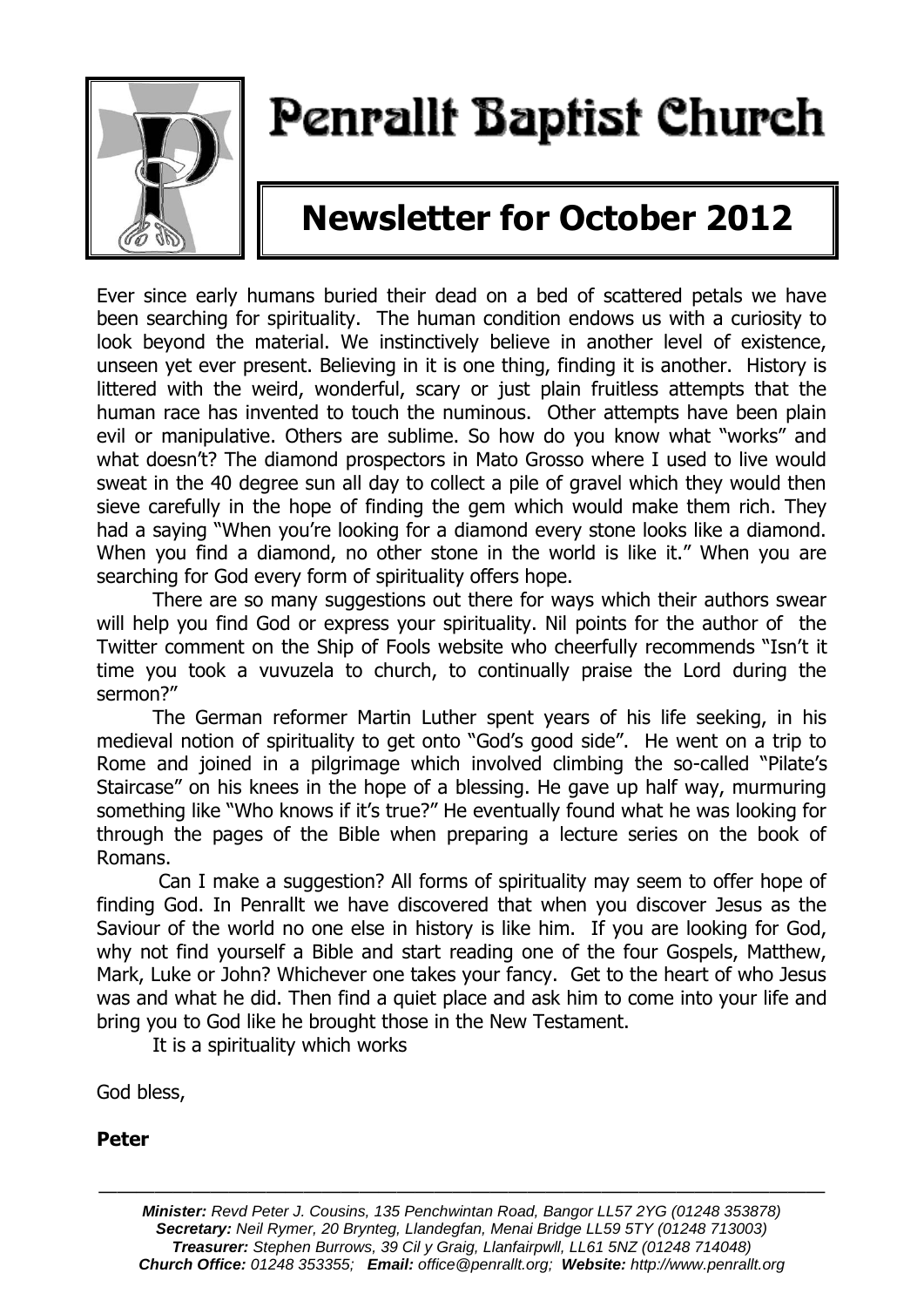#### **Students**

We welcome all students to Penrallt. Please make sure you pick up a welcome pack from the porch. David McCormack is our student coordinator for this year and we encourage you to say "hi" to him and find out what is happening in our church over the coming months. You can contact him by email to students@penrallt.org or by hone on 07725 028074.

### **Services in October**

### **October 7**

10.30am **Worth More Than Gold . . .** 1 Peter 1:3-9 2.15pm Service at Bontnewydd. 6.00pm Communion Service. Roger Borlace: **Jesus before Pilate.** Matthew 27:11-26

#### **October 14**

10.30am Healing Service. **Salvation, Wholeness and Healing. Paralympics, Athletes' Foot, Unanswered Prayer, Miracles and the Power of God.** 1 Peter 3:9 6.00pm **The King Who Saves.** Matthew 27:27-54

#### **October 21**

10.30am Peter Gordon-Roberts.

6.00pm Peter Gordon-Roberts.

**October 28** (Don't forget to put your clocks back!)

10.30am Communion Service.

**Secrets that even the angels longed to see.** 1 Peter 1:10-12 6.00pm **Why trying to hold back Jesus is like trying to hold back the tide.** Matthew 27:57-68

#### **Our Preaching Team for October**

Peter Cousins is Penrallt's minister and is the preacher at all services except where otherwise noted. Revd. Roger Borlace is a retired minister, a member of Penrallt. Revd. Peter Gordon-Roberts is a retired minister who lives on Anglesey.

#### **Faith Café**

After church on Sunday evening we host Faith Café for students, teenagers and other young adults. Starting around 7:15 pm it is an evening of chat, interviews, music and discussions. There is a short programme at around 7:40 after which you are free to leave or stay and chat.

#### **Church Lunch**

We will host a church lunch on Sunday October  $7<sup>th</sup>$ . Please bring enough buffet style "finger food" for yourselves and one or two others.

### **Special Dates for October**

**Monday 1** 7:30pm Church Members' Meeting. **Tuesday 2** 7:00pm Alpha Supper. **Wednesday 3** 10:30am Men's prayer meeting followed by coffee in Options.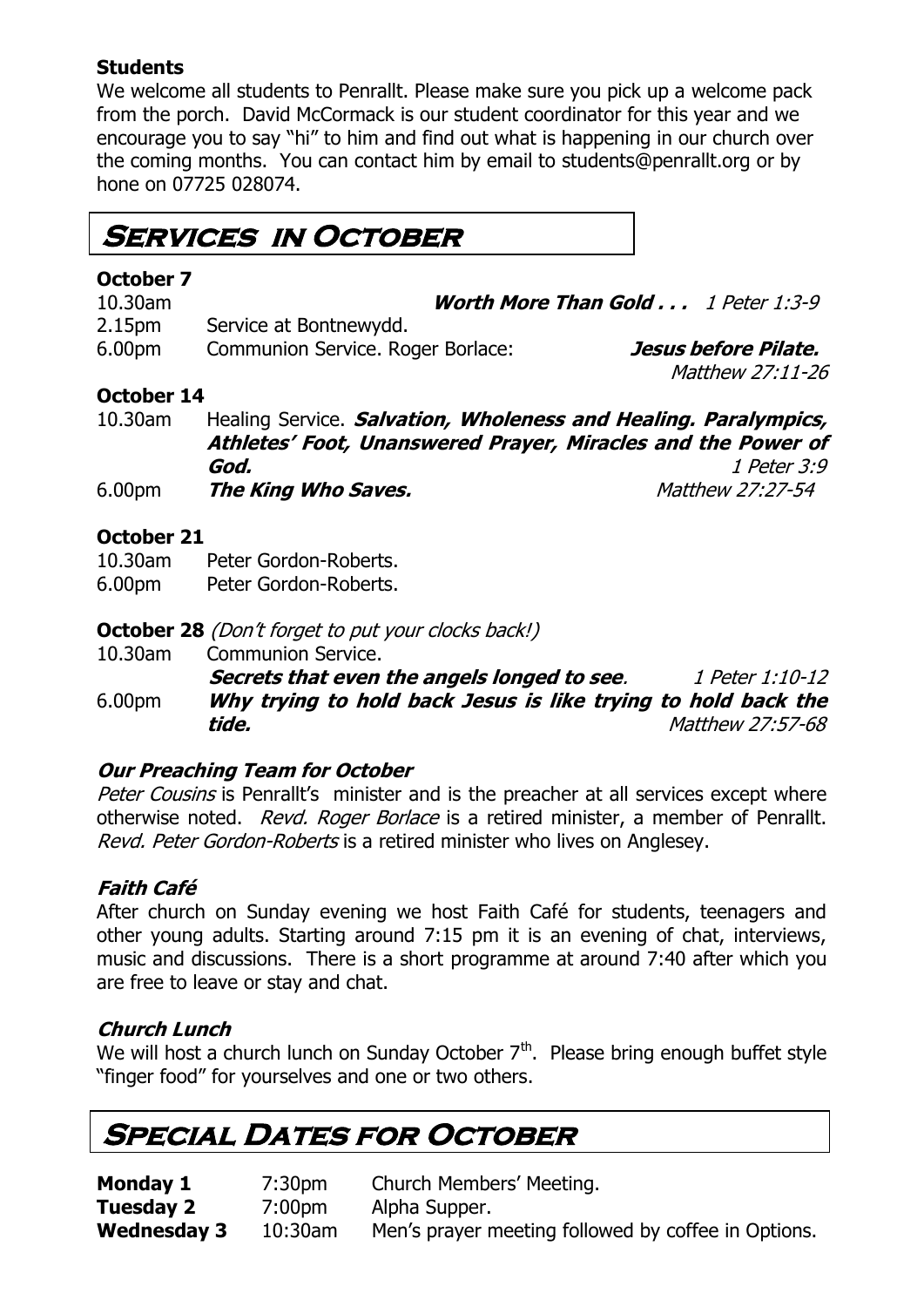| Saturday 6                                | 10:30am                         | Upper Bangor Society Coffee Morning in Canolfan<br>Penrallt.                                                                                                                                                                                                          |
|-------------------------------------------|---------------------------------|-----------------------------------------------------------------------------------------------------------------------------------------------------------------------------------------------------------------------------------------------------------------------|
| <b>Wednesday 10</b><br><b>Saturday 13</b> | 7:30 <sub>pm</sub><br>$9:30$ am | Cytûn (Churches Together) meeting at Penuel.<br>Bible Unzipped course begins in Rhos-on-Sea (see                                                                                                                                                                      |
| <b>Saturday 20</b>                        | 10am-noon                       | notice below).<br>Bangor Street Pastors coffee morning at Penuel.                                                                                                                                                                                                     |
| <b>Monday 29</b>                          | 7:30 <sub>pm</sub>              | Missions Prayer Group at Sarah Jackson's house.                                                                                                                                                                                                                       |
| <b>Wednesday 31</b>                       | $6 - 7:15$ pm                   | Light Party. A fun, 'non-scary' alternative<br>celebration to Halloween parties. Games, singing,<br>party food etc. All children / parents and youth<br>welcome. Come along in really interesting bright<br>coloured clothing. Please NO Halloween-style<br>costumes. |

### **News of People**

**Eunice Smith** has retired from the Pastoral Care Team after many years of stalwart service. Thank you Eunice.

Our congratulations to **Danielle Fifield** and **Andrew Herbert** on their engagement. **Andrew Browne** is facing surgery at the beginning of the month.

#### **Children's Birthdays in October**

**5 th:** Evangeline Goodwin; **7 th:** Anna Warnock; **20th:** Micah Adams; **23rd:** Scott Jones; **26th:** Claire Donnely, Hannah Howick; **31st:** Catrin Gwilliam

### **Weekdays**

**Please check with the contact people when there are meetings this month.** HG = Home Group

| <b>Day</b> | <b>Time</b>        | <b>Details</b>                | <b>Contacts</b>                                        |
|------------|--------------------|-------------------------------|--------------------------------------------------------|
| Tue        | 8.00pm             | HG, Nilgiri                   | Joan Beer (353874)                                     |
| Tue        | 7.30pm             | HG, Tyddyn Isaf, Menai Bridge | Magnus Forrester-Barker (717570)                       |
| <b>Wed</b> | 10.30am            | Men's Prayer Meeting          | Peter Cousins (353878)                                 |
| <b>Wed</b> | 2.00 <sub>pm</sub> | Carers' Home Group            | Carol Morris (208407)                                  |
| <b>Wed</b> | 7.30pm             | HG, The Nomads                | Jess & Seamus Adams (421185)<br>Susan Cousins (353878) |
| <b>Wed</b> | 7.30pm             | HG, Bethesda                  | Jon & Deb Stammers (602868)                            |
| Wed        | 7:30 <sub>pm</sub> | HG, Penchwintan Road          | David McCormack (07725 028074)                         |
| <b>Wed</b> | 8.00pm             | HG, Grŵp Cymraeg              | Owen & Nia Lloyd Evans (352634)                        |
| Thu        | 10.30am            | Post-Alpha Bible Study        | Sue & Lawrence Moss (713793)                           |
| <b>Thu</b> | 7.30pm             | HG, Llanfairpwll              | Sue & Lawrence Moss (713793)                           |
| Thu        | 7.45pm             | HG, Talwrn                    | Gill & James Goodman (751074)                          |
| Fri        | 10.30am            | <b>Cheeky Monkeys</b>         | Joan Rymer (713003)                                    |
| Fri        | 10.30am            | HG, 6 Maes y Dref             | Anne Collis (353173)<br>anne@collis66.freeserve.co.uk  |
| <b>Sat</b> | 8.30am             | <b>Prayer Meeting</b>         |                                                        |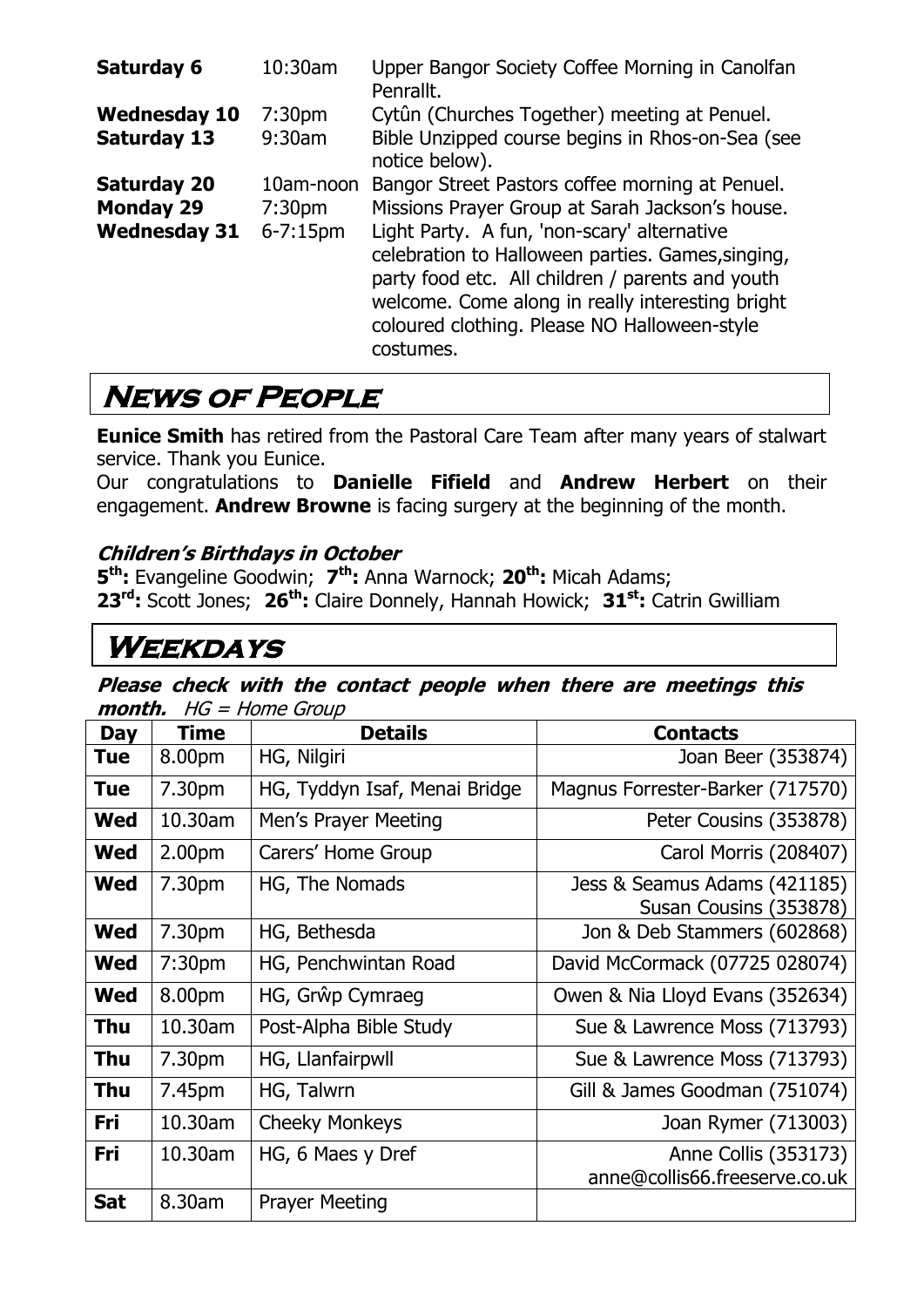### **Noticeboard**

#### **Alpha**

The Alpha course is open to anyone interested in discovering what Christian life is all about. It's where people can come, relax, share a meal and thoughts; anyone can come and everyone is encouraged to ask questions delving into the meaning of life. Alpha in Penrallt is run over a period of 11 consecutive Tuesdays starting with the Celebration Supper on the 2nd of October at 7pm. There is an Away Day on Saturday the 17th of November which will be at Noddfa Retreat Centre, Penmaenmawr. People attend Alpha for a wide variety of reasons. Some want to investigate whether God exists, others may have attended church occasionally but feel they have never really understood the basics of the Christian faith. If you are a non-believer and are full of doubts about the Christian faith, come and find out what it's all about. If you question and wonder if there is a God at all, great, come with an open mind. Whatever your reasons, you will be most welcome to come on the course.

### **Men's Prayer Meeting Wednesday 3 October 10:30am**

The men will meet for prayer as usual, followed by coffee in Options.

#### **Walking Group Tuesday 16 October 10.30am** Meeting in Brynrefail (A5025 Anglesey), in the small car park just past the Craft Shop and Chapel. It could be a bit muddy, (so boots essential) and there are a few stiles. The walk is about 6 miles and goes from the coast to the top of Bodafon 'Mountain' (504ft!). For more details contact Mari and Ian Kelso. (01248 421783 or marikelso@yahoo.co.uk).

 **Bible Unzipped First Session: Saturday 13 October 9:30am - 1pm** Bible Unzipped is run by a group of local ministers who have a passion for Biblical Theology. Its aim is to unpack Scripture with those interested in learning more than can be offered in a Sunday sermon. It also equips those leading in the church with some tools for studying and teaching from the Bible. The histories of the texts themselves, the different ways they have been interpreted and their use for contemporary life and personal devotion will be considered.Bible unzipped meets monthly on a Saturday morning at Rhos-on-Sea URC from 9:30am to 1pm. This term's dates are 13th October, 10th November, and 8th December. Each morning includes three one hour session which develop a theme through the term. The themes for this term are: 'Genesis: a story that will make you believe in God', 'The audience and purpose of Paul's letter to the Romans' and 'Meeting God in Scripture'. No previous experience of Bible Study is required. The course is free and Peter has room in his car for 4 others is you are interested.

#### **Jesus then and now - Healing and the Miraculous - A Doctor's Perspective - Dr Derek Munday**

22 October at 7:30pm in Princes Drive Baptist Church, Colwyn Bay LL29 8LA. This is a talk sponsored by the Cymru Institute of Contemporary Christianity. All are welcome. There is a charge of £6.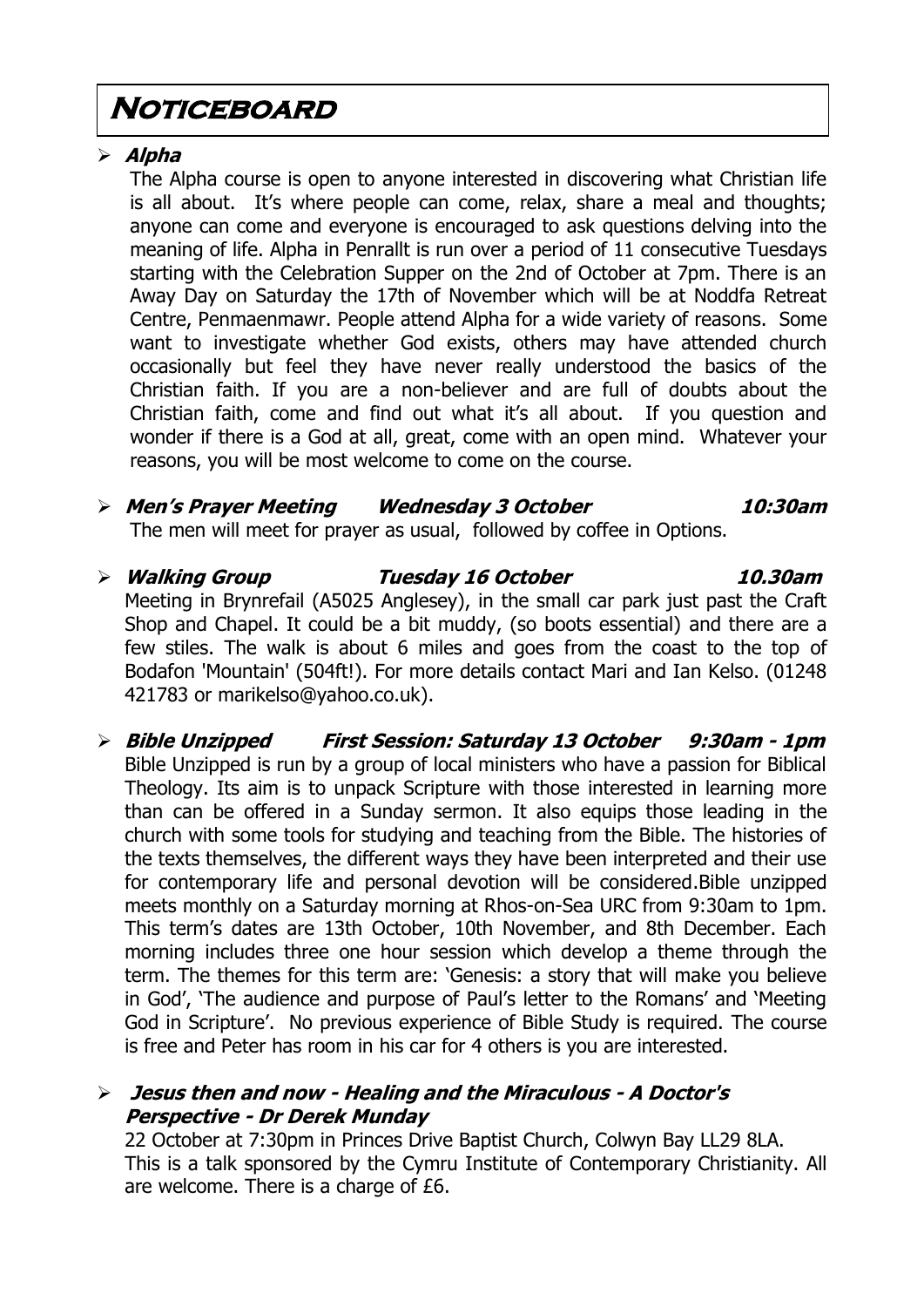**Street Pastors Coffee Morning Saturday 20 October 10am-noon**  Come to Penuel and find out about the work of Bangor Street Pastors. Cakes and books will be sold and the proceeds put towards the work of the Street Pastors.

#### **Hospitality for International Students**

The International Student Support Office at the University is looking for Church members who would be willing to offer Sunday afternoon tea to international students. The aim is to help international students feel less isolated in a strange culture, to give them a chance to get a taste of British life, and to practise their English. You would be asked to spend a couple of hours over a cup of tea or coffee and a slice of cake with two, or at most three, students about once a month. It could make a big difference to students' experience of living in Wales, as well as being an opportunity for us to offer Christian hospitality to those who feel strangers among us. The scheme depends on their being enough volunteer families to go ahead so if you are interested please tell Peter as soon as possible.

#### **Penrallt Christmas Fair Saturday 24 November 10.30am** This year's Penrallt Christmas Fair will be held on Saturday November 24<sup>th</sup>, 10.30am-2pm, in the Canolfan. The proceeds will be divided between Chris and Anna Hembury (Hull Youth for Christ) and Duncan and Trudie Tough (Wycliffe); there will also be a Created Gifts stall (Tearfund). If you would like to help or want more information, contact Jan Jones or Mari Kelso.

#### **Penrallt on Facebook**

100 people are signed up to Penrallt's Facebook site. Join us.

#### **Homeless in Bangor**

Please do not give money directly to the homeless in Upper Bangor. We have found in the past that it has encouraged aggressive begging on the church premises by people who have a history of violence. You will find brown envelopes in the porch to put your gift in.

#### **The Prayer Room**…

…is open before and after the service for quiet prayer. Penrallt is a place of prayer, so make use of this sacred space.

#### **Pray for Penrallt Every Day**

Sign up to receive our prayer diary by e-mail every Monday morning by sending your request to: [office@penrallt.org.](mailto:office@penrallt.org)

If you have some subject for prayer, either send it in by e-mail, or fill in one of the pink cards, which are available in the porch, and place it in the visitors' cards box or give it to Peter or Magnus.

#### **Pastoral Help**

If you have pastoral concerns please contact Peter or one of the other members of the Pastoral Care team:

Geoff Birch 01286 870944 Pat Borlace 713146 Judy Stammers 364394 Geoff Moore 410582

**Deadline for next month's newsletter** Sunday 21 October Please send information to Gwyneth [\(gwyneth@brindley-wales.com](mailto:gwyneth@brindley-wales.com) or 352682)